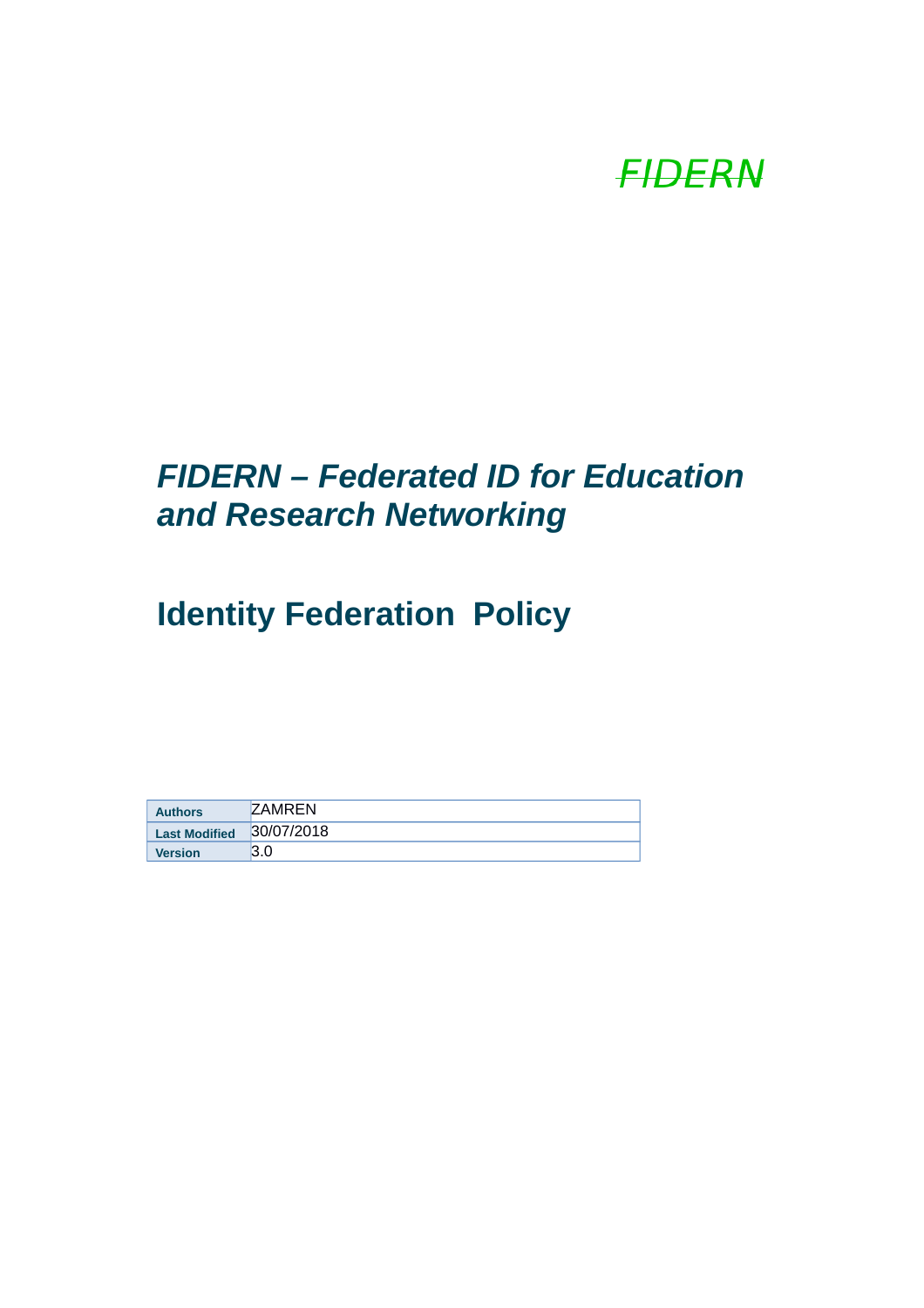# **Table of Contents**

| 1 |                                                                                                              |  |
|---|--------------------------------------------------------------------------------------------------------------|--|
| 2 |                                                                                                              |  |
| 3 | 3.1<br>3.2                                                                                                   |  |
|   | 3.3                                                                                                          |  |
| 4 |                                                                                                              |  |
| 5 |                                                                                                              |  |
| 6 |                                                                                                              |  |
|   | 6.1<br>6.2<br>6.3<br>6.4                                                                                     |  |
|   | 6.5                                                                                                          |  |
|   | 1<br>$\overline{2}$<br>3<br>REGISTRATION AND MANAGEMENT OF PARTICIPANT POLICIES, SYSTEMS, AND TECHNICAL<br>4 |  |
|   | 5                                                                                                            |  |
|   |                                                                                                              |  |
|   | DISPUTES AMONG MEMBERS IN FIDERN AND/OR OTHER FEDERATIONS16<br>1<br>$\overline{2}$                           |  |
|   | 1<br>$\overline{c}$                                                                                          |  |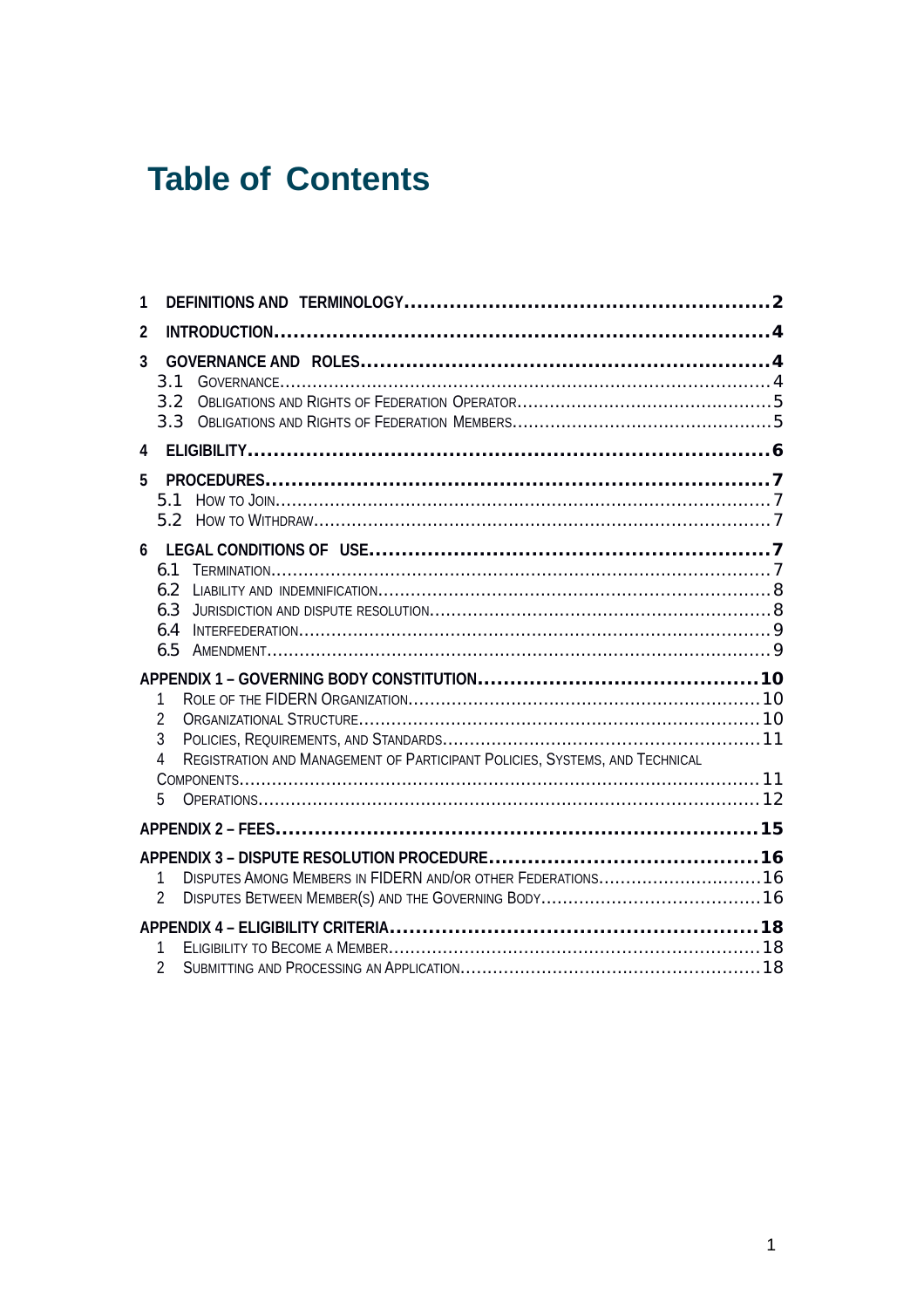# **1 Definitions and Terminology**

| Attribute                                     | A piece of information describing the End User, his/her properties or roles<br>in an Organization.                                                                                                                                                                |
|-----------------------------------------------|-------------------------------------------------------------------------------------------------------------------------------------------------------------------------------------------------------------------------------------------------------------------|
| <b>Attribute Authority</b>                    | An organization responsible for managing additional Attributes for an End<br>User of a Home Organization.                                                                                                                                                         |
| Authentication                                | Process of proving the identity of a previously registered End User.                                                                                                                                                                                              |
| Authorization                                 | Process of granting or denying access rights to a service for an<br>authenticated End User.                                                                                                                                                                       |
| Digital Identity                              | A set of information that is attributable to an End User. Digital identity<br>consists of Attributes. It is issued and managed by a Home Organization<br>and zero or more Attribute Authorities on the basis of the identification of the<br>End User.            |
| <b>End User</b>                               | Any natural person affiliated to a Home Organization, e.g. as an employee,<br>researcher or student making use of the service of a Service Provider.                                                                                                              |
| Federation                                    | Identity federation. An association of organizations that come together to<br>exchange information as appropriate about their users and resources to<br>enable collaborations and transactions.                                                                   |
| <b>Federation Operator</b>                    | Organization providing Infrastructure for Authentication and Authorization to<br><b>Federation Members.</b>                                                                                                                                                       |
| <b>Federation Member</b>                      | An organization that has joined the Federation by agreeing to be bound by<br>the Federation Policy in writing. Within the federation framework, a<br>Federation Member can act as a Home Organization and/or a Service<br>Provider and/or an Attribute Authority. |
| Home Organization                             | The organization with which an End User is affiliated. It is responsible for<br>authenticating the End User and managing End Users' digital identity data.                                                                                                        |
| <b>Identity Management</b><br>Interfederation | Process of issuing and managing end users' digital identities.<br>Voluntary collaboration of two or more Identity Federations to enable End<br>Users in one Identity Federation to access Service Providers in another<br>Identity Federation.                    |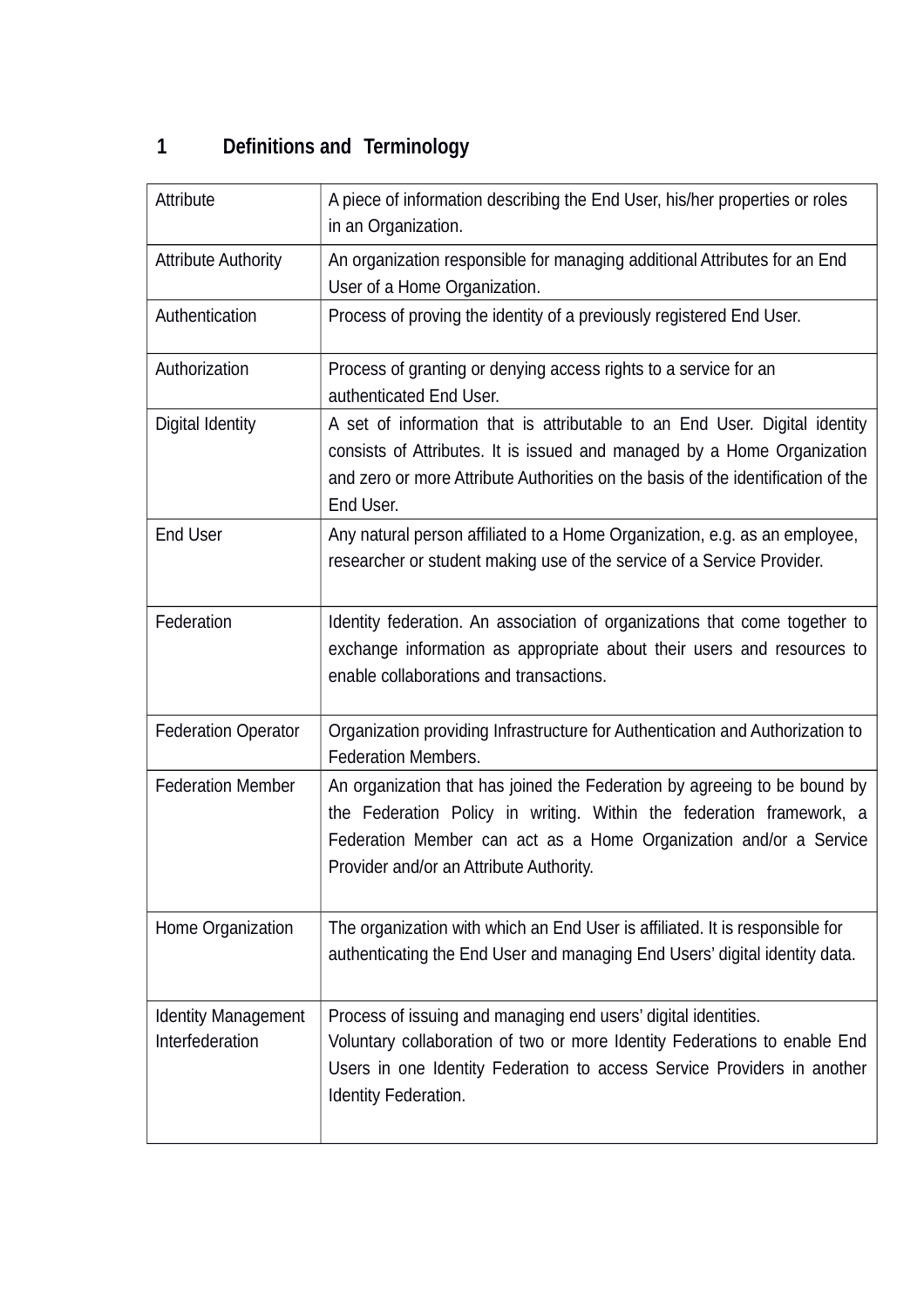| Service Provider         | An organization that is responsible for offering the End User the service he<br>or she desires to use. Service Providers may rely on the authentication<br>outcome and attributes that Home Organizations and Attribute Authorities<br>assert for its End Users.                                                                        |
|--------------------------|-----------------------------------------------------------------------------------------------------------------------------------------------------------------------------------------------------------------------------------------------------------------------------------------------------------------------------------------|
| <b>Sponsored Partner</b> | A Sponsored Partner is any entity that is sponsored for participation in the<br>Federation by a participating Higher Education Institutions or Research<br>Organization. A Sponsored Partner typically provides online resources,<br>research data, informational, or other services to the sponsoring higher<br>education organization |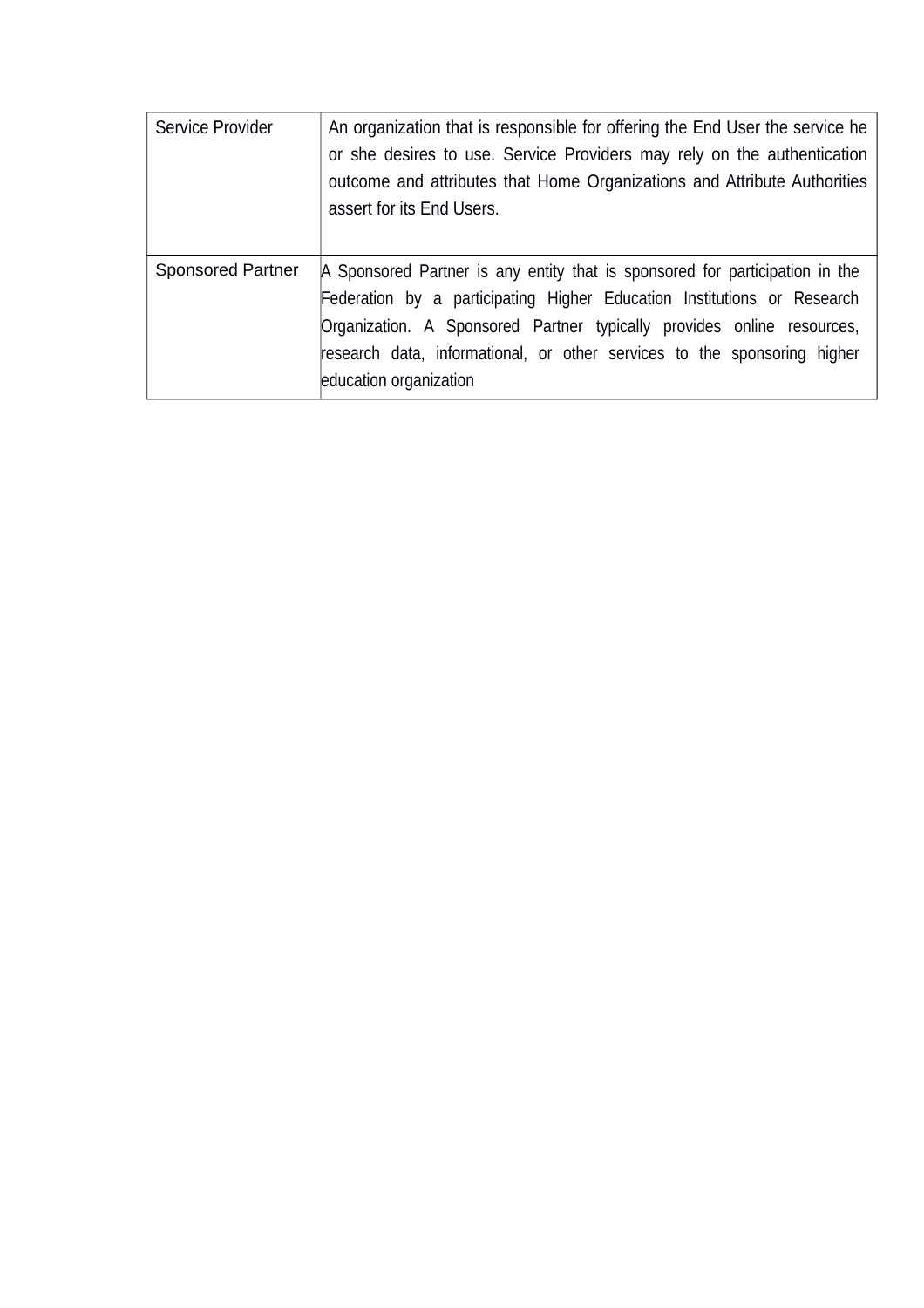# **2 Introduction**

An Identity Federation (Federation) is an association of organizations that come together to exchange information, as appropriate, about their users and resources in order to enable collaborations and transactions.

The FIDERN Identity Federation (the Federation) is introduced to facilitate and simplify the introduction of shared services across the Federation. This is accomplished by using Federation Technologies to extend the scope of a digital identity issued by one Federation Member to be valid across the whole Federation. The Federation relies on Home Organizations and Attribute Authorities to correctly and accurately assert information about the identity of End Users to Service Providers, that may use that information to grant (or deny) access to the services and resources they offer to End Users.

The Federation Policy document defines the Federation by defining the Federation Members' obligations and rights to be able to use available Federation Technologies for electronic identification and for access to attribute and authorization information about End Users in the Federation.

This document, together with its appendices constitutes the Federation Policy. The current list of all appendices is available on the website of the Federation.

# **3 Governance and Roles**

#### **3.1 Governance**

The governance of the Federation is delegated to the Zambia research and education Network (Zamren). Here after referred to as the governing body.

In addition to what is stated elsewhere in the Federation Policy the governing body is responsible for:

- Setting criteria for membership for the Federation.
- Whether to grant or deny an application for membership in the Federation.
- Revoking the membership if a Federation Member is in a breach of the Policy.
- Future directions and enhancements for the Federation.
- Maintaining formal ties with relevant national and international organisations.
- Making changes to the Federation Policy to be approved by Federation Members.
- Addressing financing of the Federation.
- Determining the fees to be paid by the Federation Members to cover the operational costs of the Federation.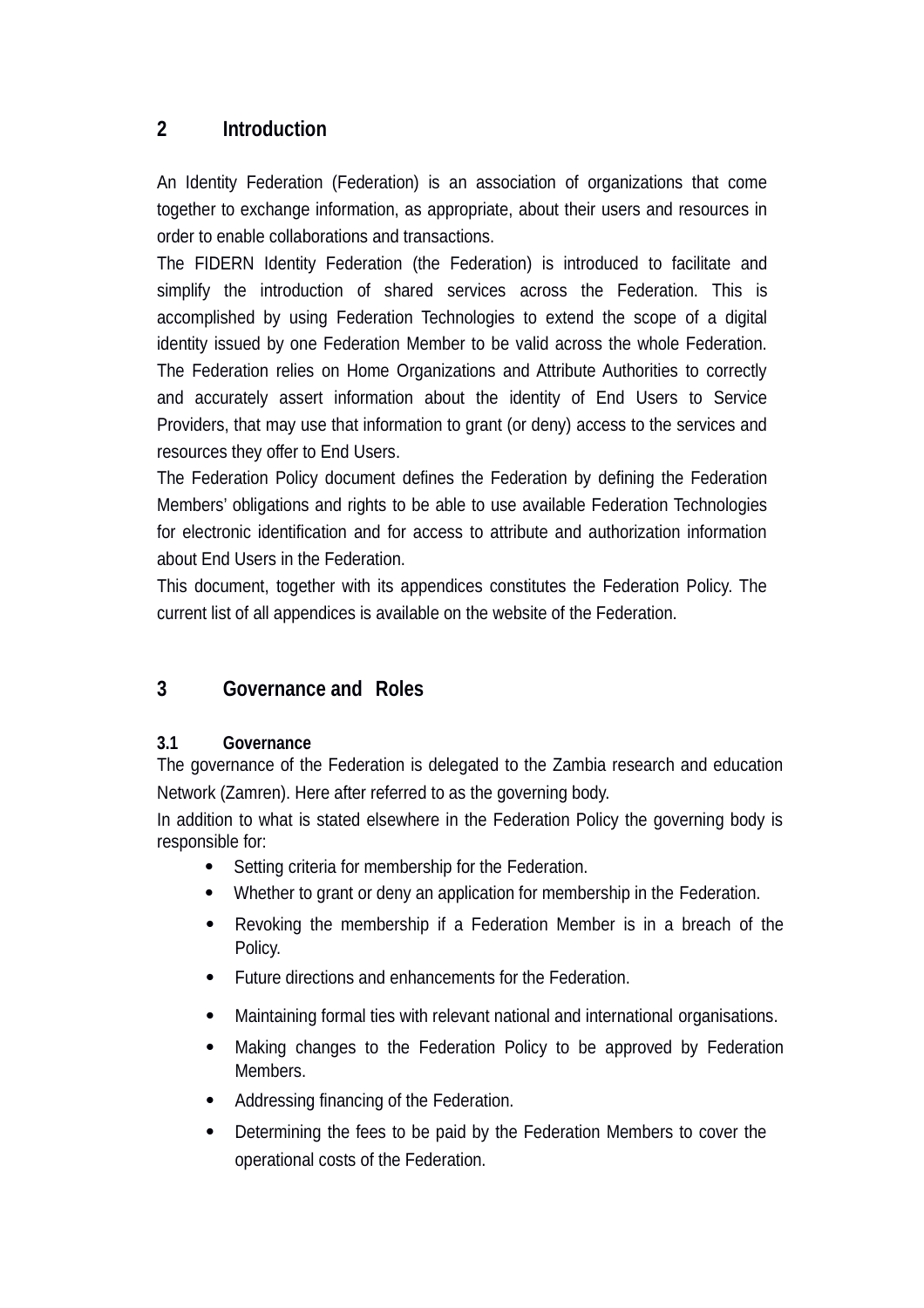#### **3.2 Obligations and Rights of Federation Operator**

In addition to what is stated elsewhere in the Federation Policy, the Federation Operator is responsible for:

- Secure and trustworthy operational management of the Federation and providing central services following the procedures and technical descriptions specified in this document and its appendices.
- Provides support services for Federation Members' appropriate contact persons to work out operational problems regarding the Federation services.
- Acts as centre of competence for Identity Federation: tests software, recommends and documents solutions, provides software deployment and configuration guides for selected software and operating systems for use within the Federation.
- Maintaining relationships with national and international stakeholders in the area of Identity Federations. This especially includes contacts regarding interfederation activities and work with other Identity Federations in the area of harmonization.
- Promoting the idea and concepts implemented in the Federation so prospective Federation Members learn about the possibilities of the Federation.

In addition to what is stated elsewhere in the Federation Policy, the Federation Operator reserves the right to:

- Temporarily suspend individual Technology Profiles for a Federation Member that is disrupting secure and trustworthy operation of the Federation.
- Publish a list of Federation Members along with information about which profiles each Federation Member fulfills or implements, for the purpose of promoting the Federation.
- Publish some of the data regarding the Federation Member using specific Technology Profile. Definition of which data may be published is provided in appropriate Technology Profiles.

#### **3.3 Obligations and Rights of Federation Members**

In addition to what is stated elsewhere in the Federation Policy all Federation Members:

- Shall appoint and name an administrative contact for interactions with the Federation Operator.
- Must cooperate with the Federation Operator and other Members in resolving incidents and should report incidents to the Federation Operator in cases where these incidents could negatively affect the security, trustworthiness or reputation of the Federation or any of its Members.
- Must comply with the obligations of the Technology Profiles which it implements.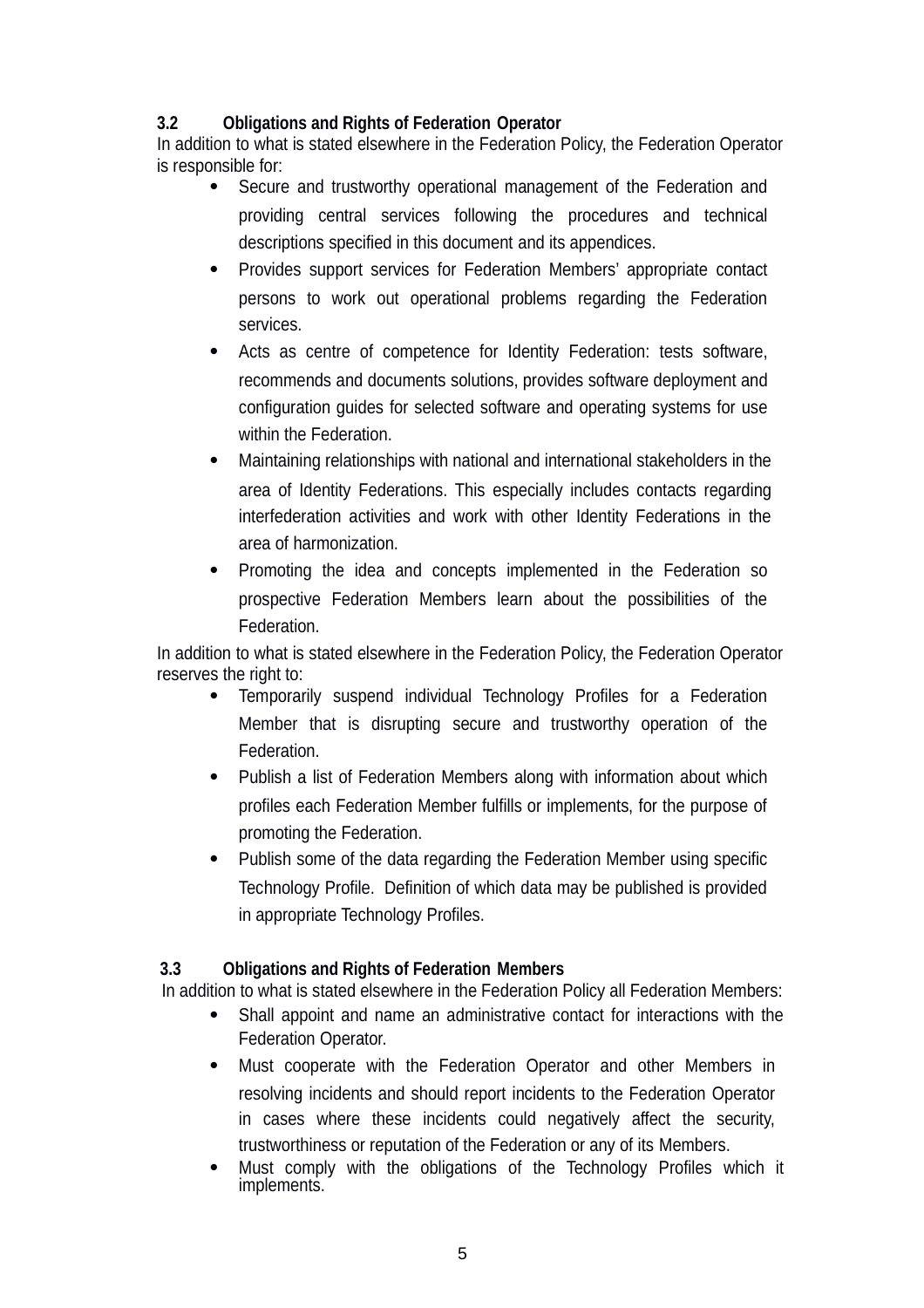- Must ensure its IT systems that are used in implemented Technology Profiles are operated securely.
- Must pay the fees. Prices and payment terms are specified in appendix Fees.
- If a Federation Member processes personal data, Federation Member will be subject to applicable data protection laws.

If a Federation Member is acting as a Home Organization, it:

- Is responsible for delivering and managing authentication credentials for its End Users and for authenticating them.
- Should submit its Identity Management Practice Statement to the Federation Operator, who in turn makes it available to other Federation Members upon their request. The Identity Management Practice Statement is a description of the Identity Management life-cycle including a description of how individual digital identities are enrolled, maintained and removed from the identity management system. The statement must contain descriptions of administrative processes, practices and significant technologies used in the identity management life-cycle, which must be able to support a secure and consistent identity management life-cycle.
- Ensures an End User is committed to the Home Organization's Acceptable Usage Policy.
- Operates a helpdesk for its End Users regarding Federation services related issues. Home Organizations are encouraged to maintain a helpdesk for user queries at least during normal office- hours in the local time zone. Home Organizations must not redirect End User queries directly to the Federation Operator, but must make every effort to ensure that only relevant problems and queries are sent to the Federation Operator by appropriate Home Organization contacts.

If a Federation Member is acting as a Home Organization or Attribute Authority, it:

- Is responsible for assigning Attribute values to the End Users and managing the values in a way, which ensures they are up-to-date.
- Is responsible to releasing the Attributes to Service Providers.

If a Federation Member is acting as a Service Provider, it:

• Is responsible for making decision on which End Users can access the services they operate and which access rights are granted to an End User. It is Service Providers responsibility to implement those decisions.

# **4 Eligibility**

The Federation sets out eligibility criteria that determines who is able to become a Federation Member and who is able to act as Home Organization. The criteria is fully described in the eligibility criteria appendix. Responsibility for setting membership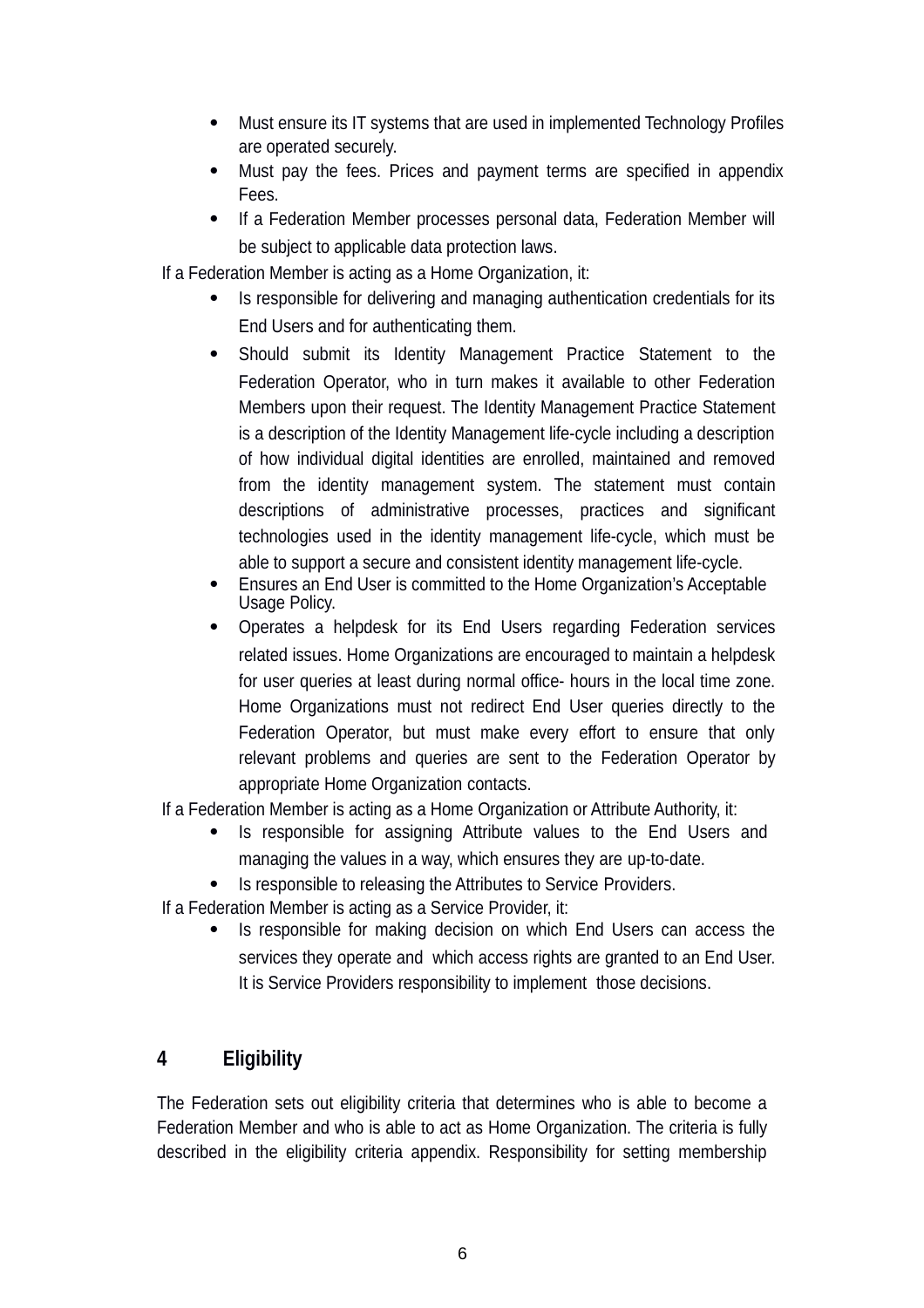criteria rests with the governing body of the Federation and may be revised from time to time.

# **5 Procedures**

# **5.1 How to Join**

In order to become a Federation Member, an organization applies for membership in the Federation by agreeing to be bound by the Federation Policy in written by an official representative of the organization.

Each application for membership including (if applicable) the Identity Management Practice Statement is evaluated by the governing body who in turn decides on whether to grant or deny the application.

If the application is denied, this decision and the reason for denying the application are communicated to the applying organization.

Renewal of participation is automatic as long as the member remains in good standing.

# **5.2 How to Withdraw**

A Federation Member may cancel its membership in the Federation at any time by sending a request to the Federation Operator. A cancellation of membership in the Federation implies the cancellation of the use of all federations Technology Profiles for the organization in a reasonable time interval.

The Federation Operator may cancel its participation in the Federation by announcing the termination date to the Federation Members. Until termination date, Federation Operator shall run the Federation on best effort basis. After the termination date, Federation Operator shall cancel the use of all Federations Technology Profiles for all Federation Members.

# **6 Legal conditions of use**

# **6.1 Termination**

A Federation Member who fails to comply with the Federation Policy may have its membership in the Federation revoked.

If the Federation Operator is aware of a breach of the Federation Policy by a Federation Member, the Federation Operator may issue a formal notification of concern. If the cause for the notification of concern is not rectified within the time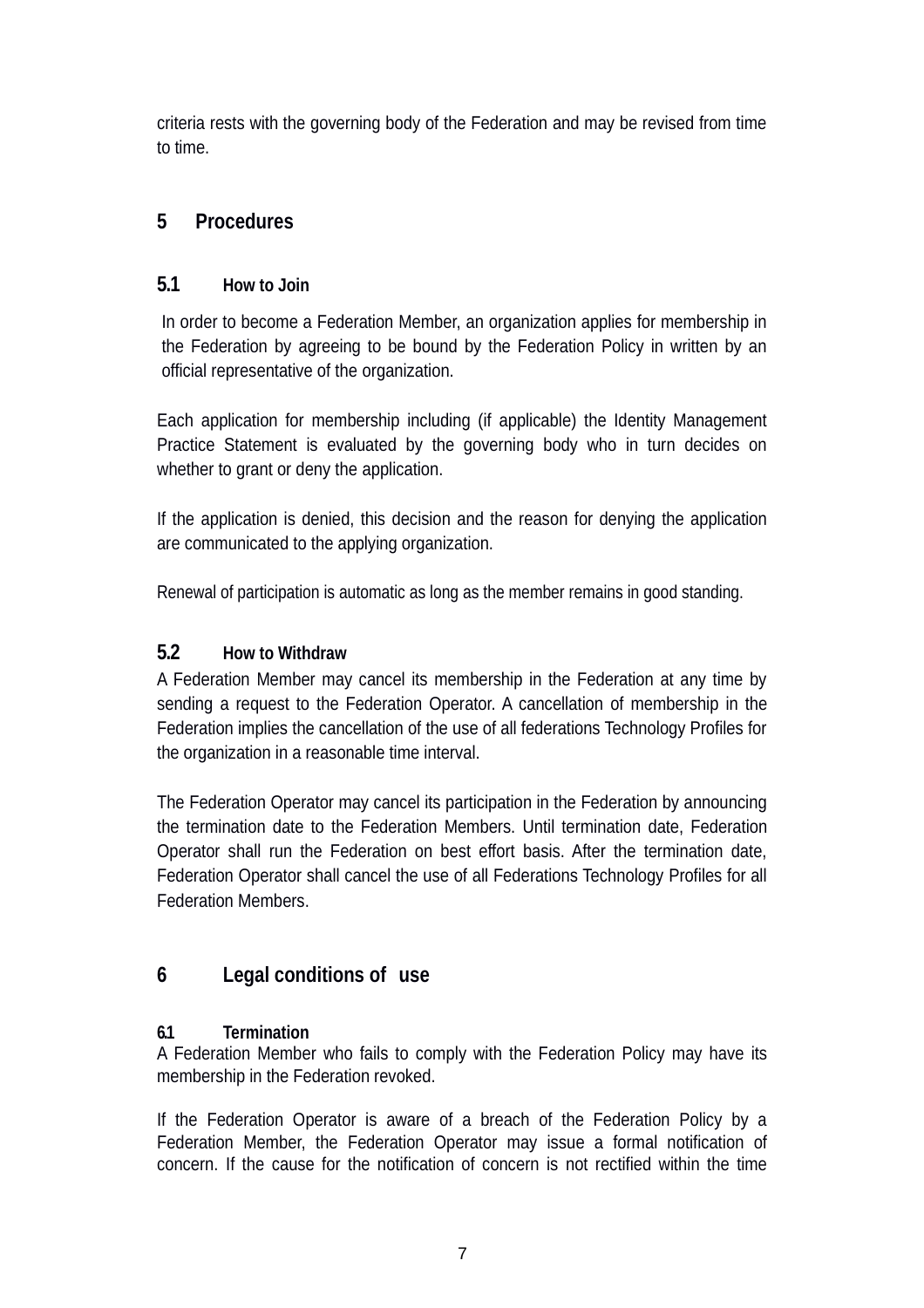specified by the Federation Operator, the governing body can make a decision to revoke the membership.

Revocation of a membership implies as soon as possible the revocation of the use of all Technology Profiles for the Federation Member.

#### **6.2 Liability and indemnification**

Federation Operator offers this service on an "as is" basis, without any warranties or liabilities to the Federation Member or its End Users.

Neither the Federation Operator nor the governing body shall be liable for damage caused to the Federation Member or its End Users. The Federation Member shall not be liable for damage caused to the Federation Operator or the governing body due to the use of the Federation services, service downtime or other issues relating to the use of the Federation services.

Unless agreed otherwise in writing between Federation Members, the Federation Member will have no liability to any other Federation Member solely by virtue of the Federation Member's membership of the Federation. In particular, membership of the Federation alone does not create any enforceable rights or obligations directly between Federation Members. Federation Operator and the Federation Member shall refrain from claiming damages from other Federation Members for damages caused by the use of the Federation services, service downtime or other issues relating to the use of Federation services. The Federation Member may, in its absolute discretion, agree variations with any other Federation Member to the exclusions of liability. Such variations will only apply between those Federation Members.

The Federation Member is required to ensure compliance with applicable laws. Neither the Federation Operator nor the governing body shall be liable for damages caused by failure to comply with any such laws on behalf of the Federation Member or its End Users relating to the use of the Federation services.

Neither party shall be liable for any consequential or indirect damage.

Neither the existence of interfederation agreements, nor the exchange of information enabled by it, shall create any new legal obligations or rights between Members or operators of any federation. Federation Operator and Federation Members remain bound only by their own respective laws and jurisdictions.

The Federation Member and Federation Operator shall refrain from claiming damages from entities in other federations involved in an interfederation agreement.

#### **6.3 Jurisdiction and dispute resolution**

Disputes concerning the Federation Policy and between members shall be settled primarily through negotiation as highlighted in the Dispute Resolution Procedure (Appendix 3).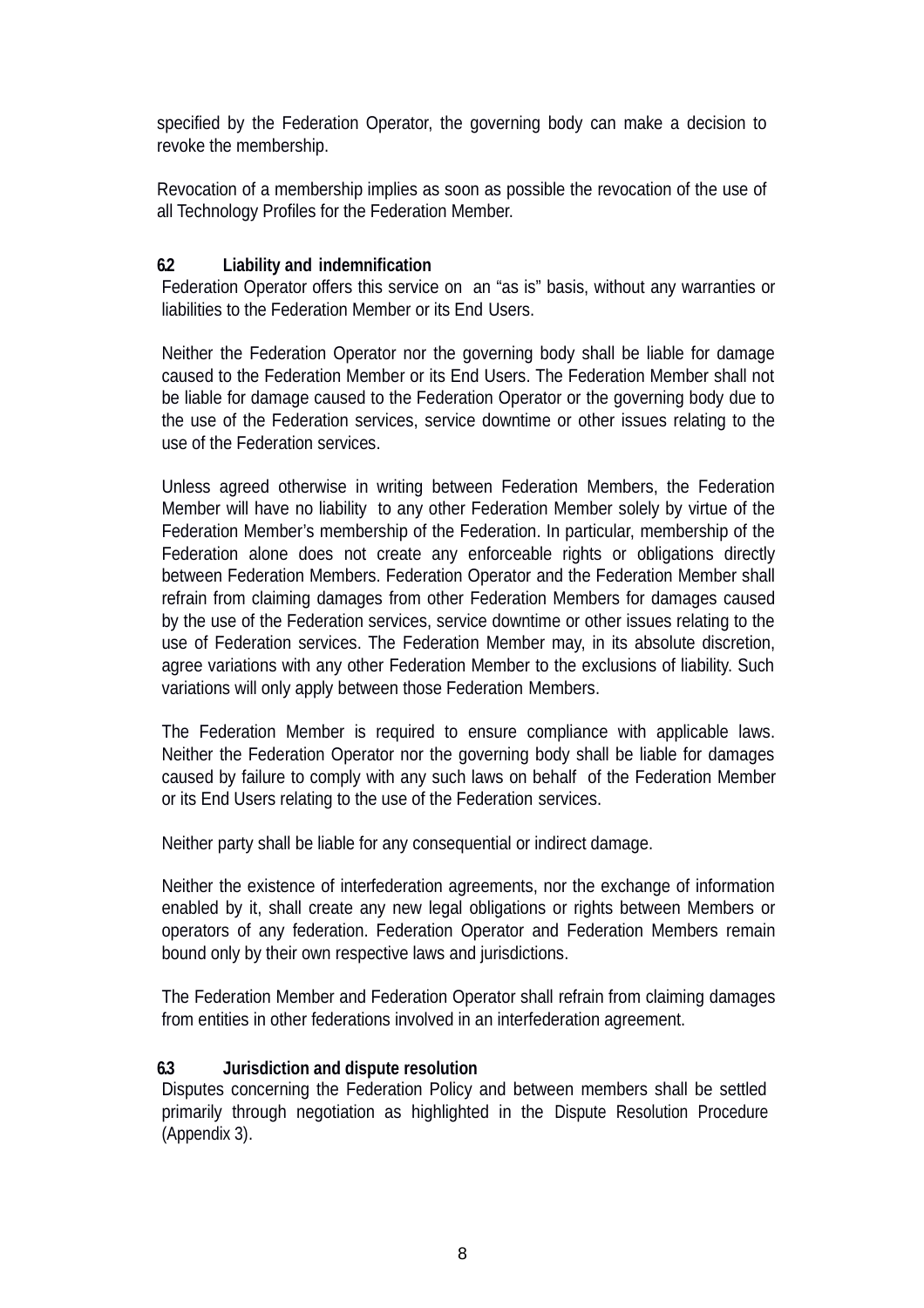If any provision of the Federation Policy is held to be unenforceable by any court of competent jurisdiction, all other provisions will nevertheless continue in full force and effect.

#### **6.4 Interfederation**

In order to facilitate collaboration across national and organizational borders the Federation may participate in interfederation agreements. How the potential interfederation agreement is administratively and technologically reflected for certain technology is described in appropriate Technology Profiles.

The Member understands and acknowledges that via those interfederation arrangements the Member may interact with organizations which are bound by and committed to foreign laws and federation policies. Those laws and policies may be different from the laws and policies in this Federation.

### **6.5 Amendment**

The Federation Operator has the right to amend the Federation Policy from time to time. Any such changes shall be communicated to all Federation Members for approval in written form at least 90 days before they are due to take effect.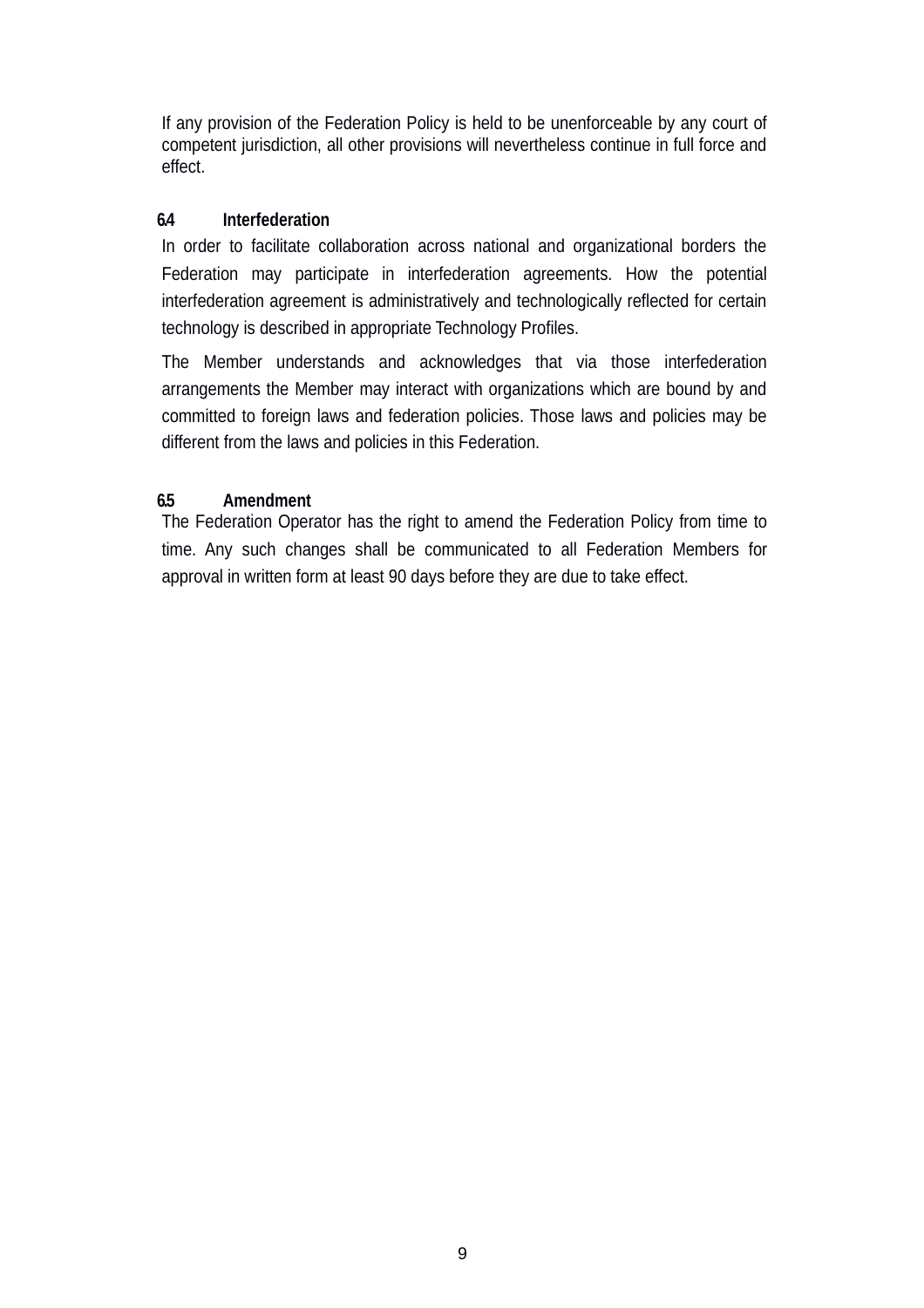# **Appendix 1 – Governing Body Constitution**

This document describes at a high level how the FIDERN federation is structured and how it operates. Specific details and logistics are left to the discretion of the Federation Operator whose role is fulfilled by the Zambia Research and Education Network (Zamren).

FIDERN Federation Members ("Members") should review this document to guide assessment of potential risks, if any, which might be incurred by their participation in the Federation. By reviewing the policies and practices of the Federation, Members and potential Members can evaluate the level of assurance of the Federation's services to ensure trustworthy operations and determine whether they meet a Member's minimum requirements. Further information about FIDERN's services may be found at http://www.fidern.ac.zm.

# **1 Role of the FIDERN Organization**

The FIDERN Constitution defines the mission of FIDERN and its Federation and the principles and governance structure under which FIDERN and the Federation operates. This Constitution document outlines the activities undertaken by FIDERN on behalf of its Federation Members.

The administrative and operational functions of FIDERN are carried out under direction of the Federation Operator. These responsibilities include development of the federation community (including through expanding such community through peering with other federations that share the same mission as FIDERN such as Research and Education federations in other countries), processing applications, identifying and authenticating eligible organizations and their trusted officers, processing participant Metadata, facilitating the exchange of Metadata between Members in FIDERN and inter-federations, overseeing the operation of FIDERN service platforms, dispute resolution, termination processes, accounting and billing, and other duties as deemed necessary.

# **2 Organizational Structure**

#### **2.1 Management**

Responsibility for management of the business and affairs of FIDERN is vested with the FIDERN governing body.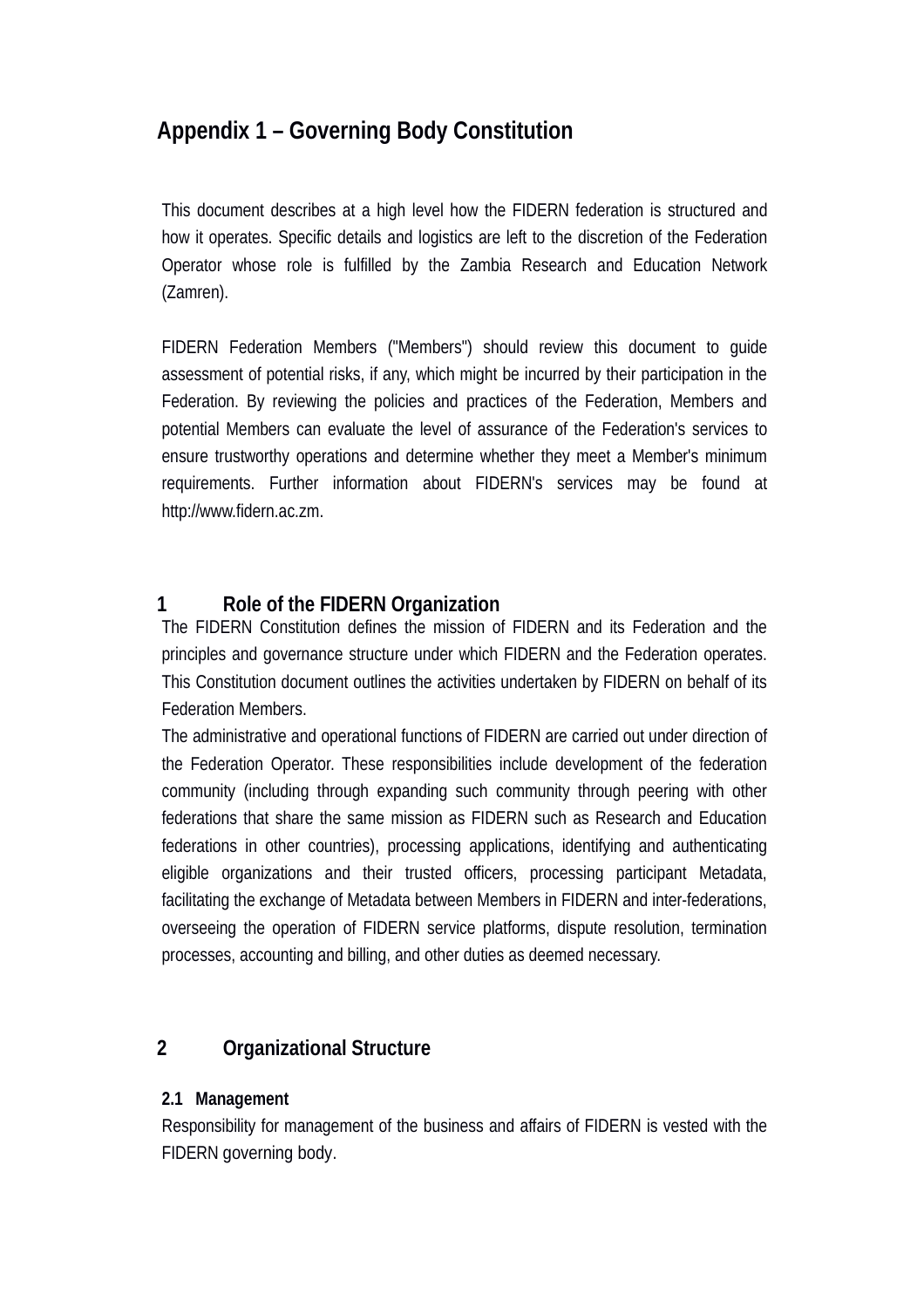#### **2.2 Committees**

The governing body may designate subordinate or advisory committees to make decisions, develop position papers, and/or provide advice on particular matters of importance to the Federation. At least one member of the governing body will participate in each advisory committee to ensure good communication between the committee and the governing body. Additional membership in such committees will be defined by the governing body and typically will be drawn from the participant community. Other individuals may be asked to participate based on their particular knowledge of the subject matter. Current committees are listed on the FIDERN website.

### **2.3 Offices and Records**

The FIDERN Federation office's contact information is: FIDERN c/o Zamren University of Zambia, Sch of Education Building,  $1<sup>st</sup>$  Floor, Lusaka, Zambia Email address: fidern@zamren.zm or info@fidern.ac.zm Telephone: 0211-295928 Website: http://www.fidern.ac.zm/ All records of FIDERN are managed by this office.

#### **2.4 Personnel**

All FIDERN Federation administrative and operational functions are performed by the Federation Operator. Other officers may be appointed as need arises.

# **3 Policies, Requirements, and Standards**

The governing body approves all policies, requirements, and standards that apply to the FIDERN federation and its Federation All documents, guidelines, and other papers are available on the FIDERN website.

# **4 Registration and Management of Participant Policies, Systems, and Technical Components**

#### **4.1 Types of Registered Systems: Identity Providers and Service Providers**

Within the Federation, Members may offer services as an Identity Provider for their respective user community, as a Service Provider to any participant organization's user community, or both. For instance, a Higher Education Institution serving primarily as an Identity Provider might also make online information or services available to other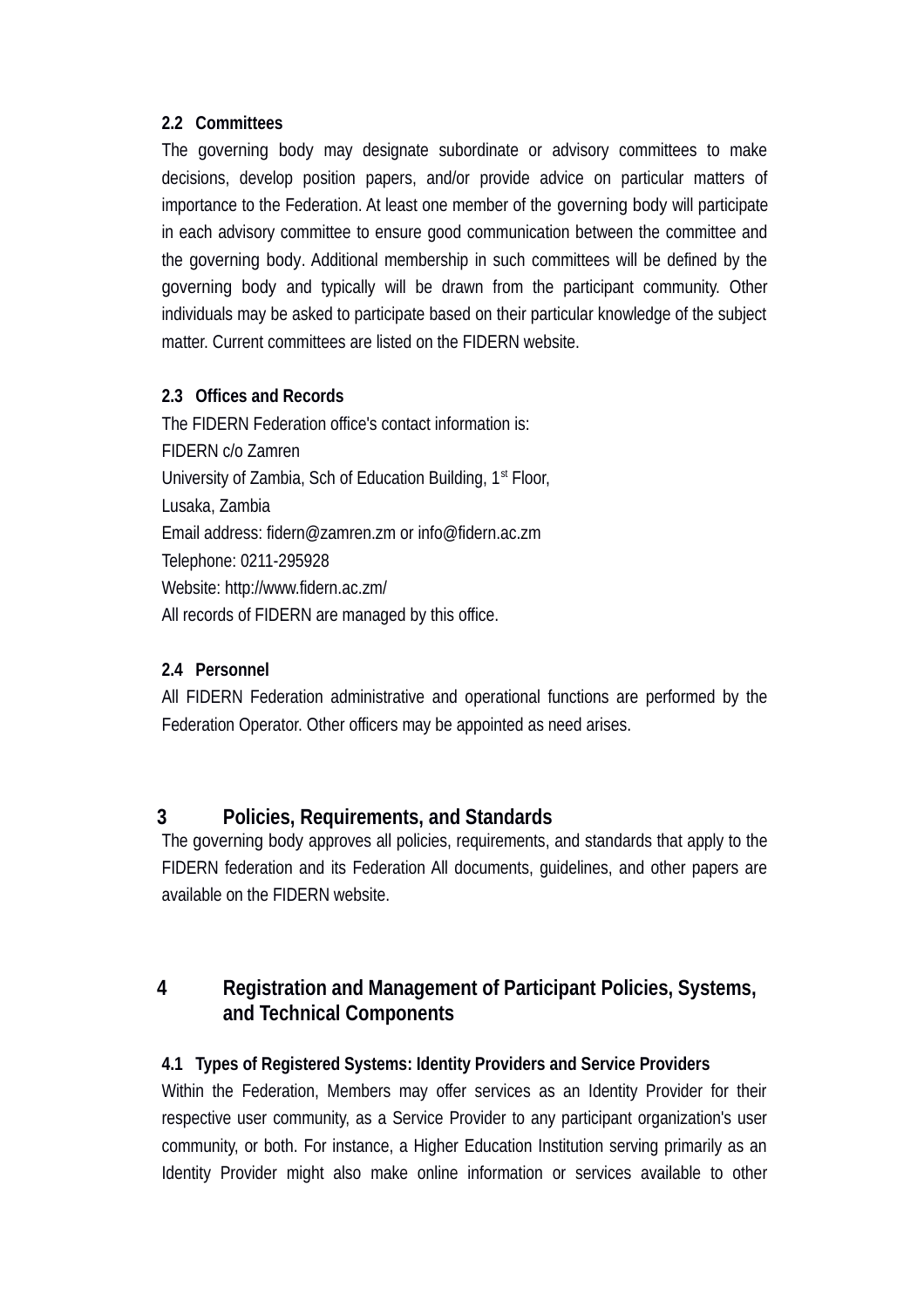FIDERN Members or Inter-Federations. Sponsored Partner that is primarily a provider of online services can act as a service provider and not as an Identity Provider. Members register identity management systems and/or service provider systems.

#### **4.2 Relationship of Systems to Participant**

Any identity management system or service provider system registered by a Participant must be under the management hierarchy of the Participant organization. The Participant is responsible for the actions of any system registered with the Federation. Members may only register third party systems that operate services under contract to Participant and for which Participant will be responsible, in accordance with the provisions of the Participation Agreement. Such third party systems might, for example, include outsourced identity management services.

#### **4.3 Required Information Components**

#### **4.3.1 Participant Operating Practices**

A fundamental expectation of Federation Members is that they provide authoritative and accurate attribute assertions to other Members and that Members receiving an attribute assertion must protect it and respect any privacy constraints placed on it by the Federation or the source of that information.

#### **4.3.2 Metadata**

A Participant Administrator registers its Identity Provider and/or Service Provider systems. The data are collected by the Federation Operator, up-to-date, trusted information about all Members and their systems is a core service of the Federation. FIDERN will make reasonable efforts to verify submitted data.

Under special circumstances, Participant Executives or Administrators may make removal requests via e-mail or telephone. FIDERN will verify these requests using trusted communication channels before processing any removal requests.

FIDERN may also collect Metadata from metadata registrars of other Co- Federations and make it available to Members for the purposes of furthering the mission of the Federation.

Transmission of Federation Metadata to Members is not initiated by FIDERN. Instead, Members are expected to retrieve Metadata compiled by the Federation on a regular basis.

# **5 Operations**

The operation and performance of the Federation infrastructure are paramount to maintaining its trust fabric. FIDERN supports certain operational services. As the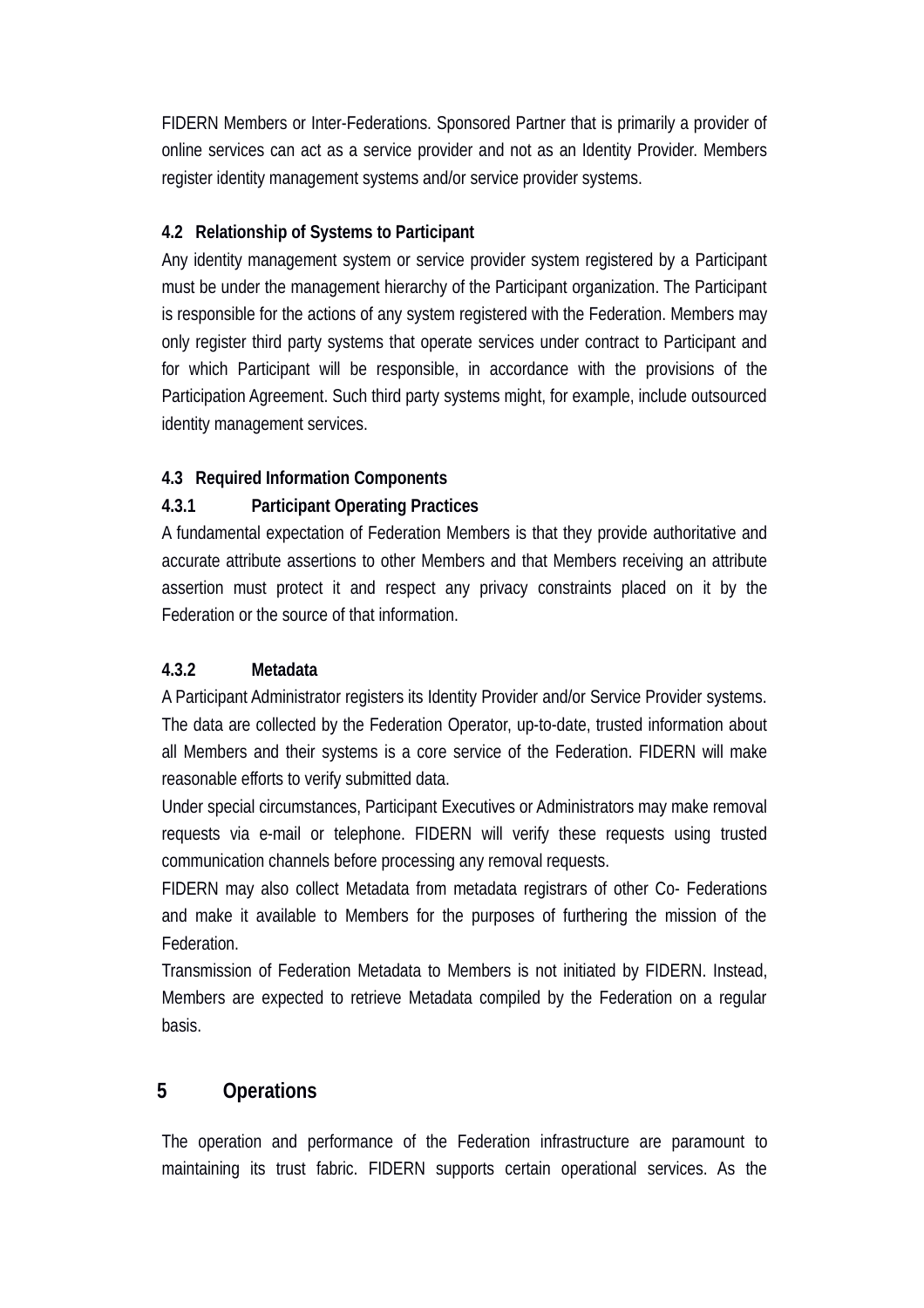Federation gains more experience with federated identity and access management and as requirements for other federation services emerge, the FIDERN Federation's operations will evolve to meet new functional criteria.

#### **5.1 Communications and Support**

### **5.1.1. Posting Material on the FIDERN Website**

All FIDERN operating documents and statements are made accessible via the FIDERN website.

### **5.1.2. Help Desk**

FIDERN provides a Help Desk for Participant administrative and technical support. The Help Desk is staffed during normal Zamren business hours. Any end users who inadvertently contact the Federation Help Desk will be referred to their home organization for support in online access to other Members

### **5.2 Federation Technical Infrastructure**

FIDERN is responsible for the secure operation of a number of technology platforms including: a "Discovery Service" (DS) server; a Metadata distribution service; and other necessary infrastructure.

# **5.2.1 Discovery Service (DS)**

The Discovery Service, an optional user interface component, is responsible for allowing users to specify their appropriate Identity Provider for the services they intend to use online. Upon selecting an Identity Provider, the user is redirected to the Identity Provider's log in service to authenticate. FIDERN operates a DS service and Web page on which all Identity Providers are listed.

#### **5.2.2 Metadata Distribution**

FIDERN publishes Metadata submitted by all Members for interoperation of Identity Provider and Service Provider systems. FIDERN may also make a subset of the Metadata available to peering Federations.

# **5.2.3 Suspension of Federation Services**

If FIDERN suspects compromise of any of its service components, it may take immediate action to remedy the situation or verify non-compromise, including taking components out of service for a limited time for diagnosis and repair. The \*Federation Operator\* always will endeavor to minimize interruption or inconvenience to Members. Any critical compromise will be communicated to Members in a timely manner.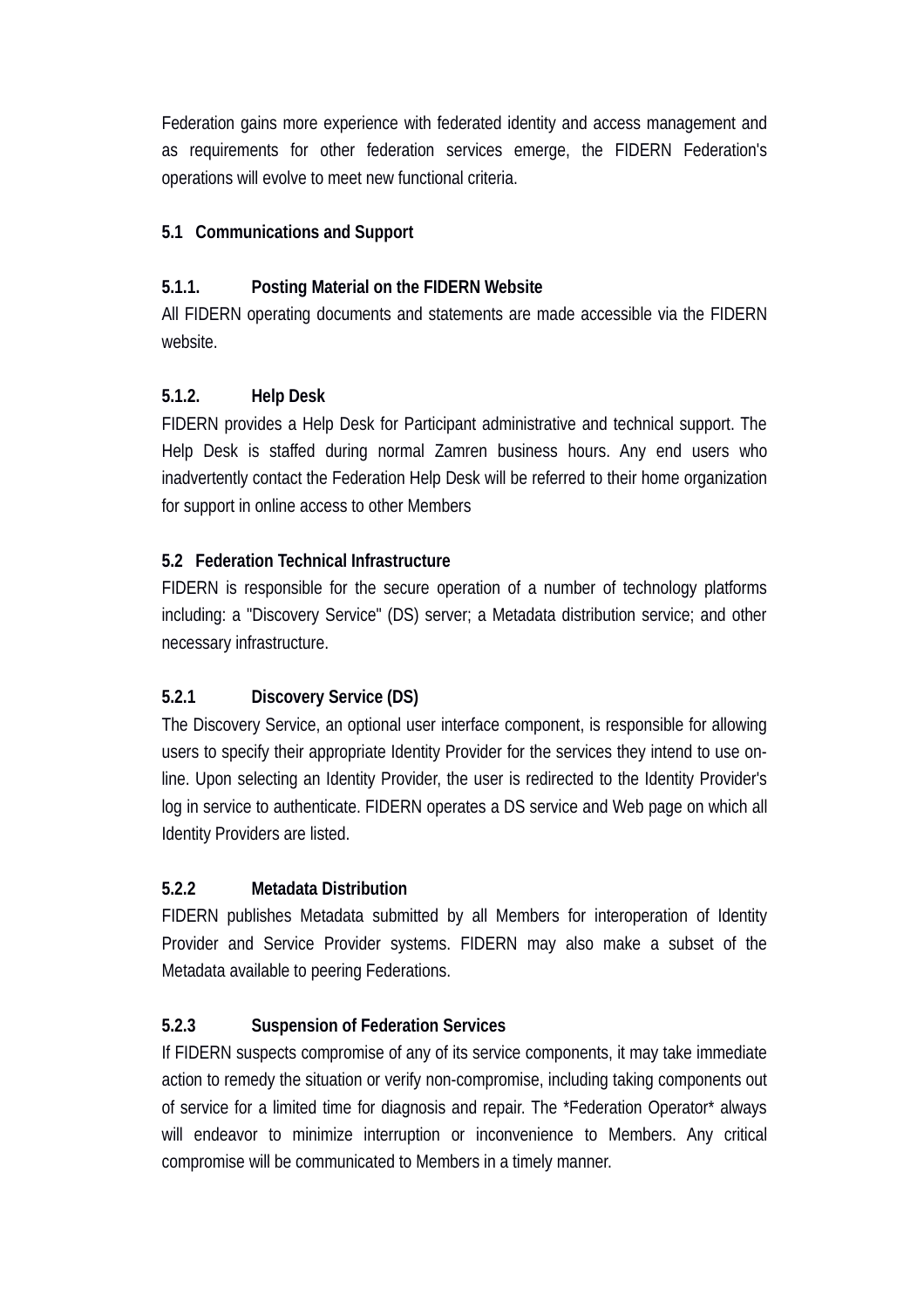#### **5.3 Disaster Recovery**

FIDERN disaster recovery practices ensure the minimum interruption of availability of Federation services in the event of a disaster. This includes providing redundant hardware and secure data backups.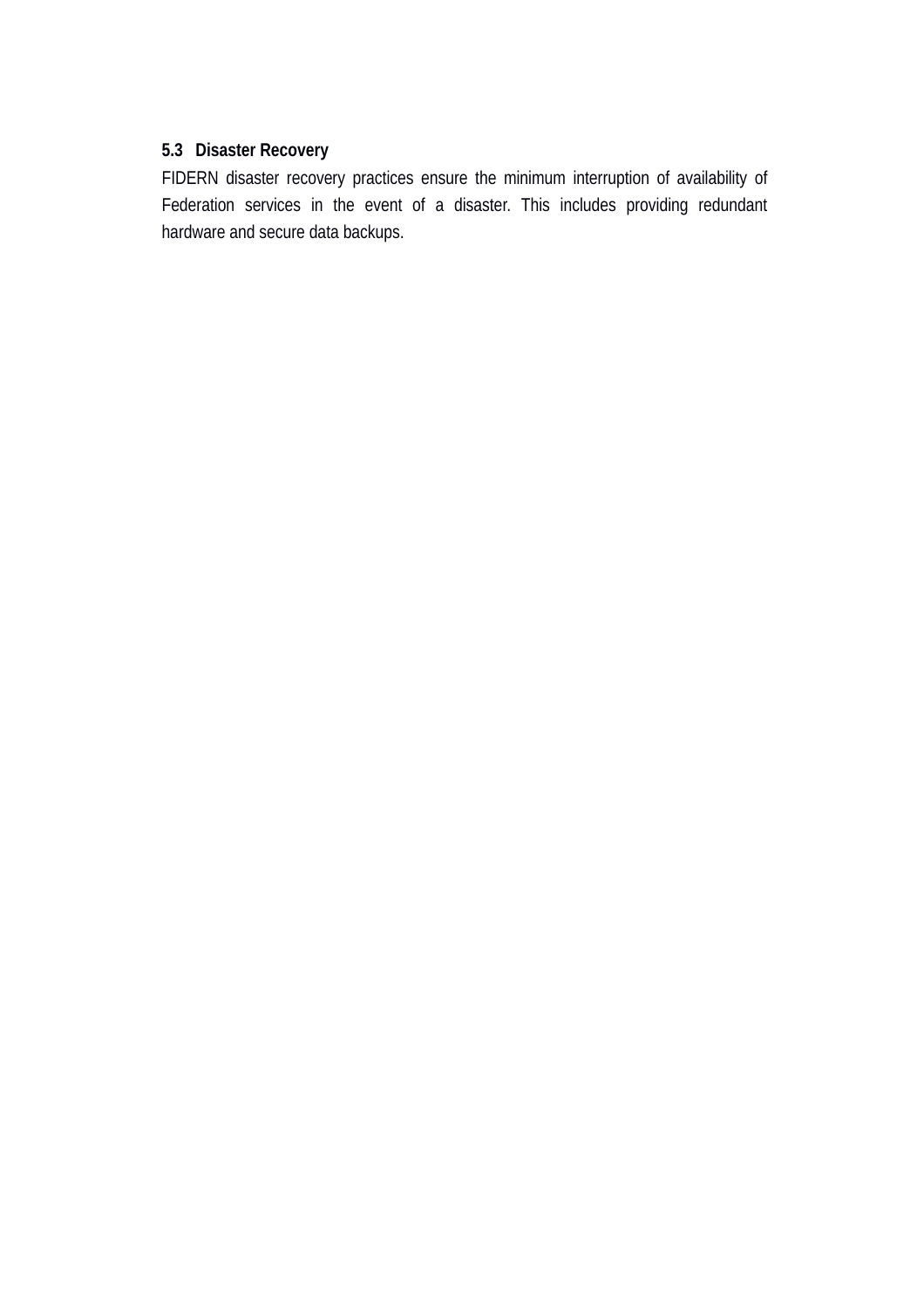# **Appendix 2 – Fees**

FIDERN fees are established by the governing body with approval from member institutions. The current fee schedule is as follows:

- No membership or joining fee is paid for the service.
- However individual service providers may charge a fee for access to their services.

Current fee schedules are also available on the FIDERN website.

FIDERN fees are separate from Zamren dues.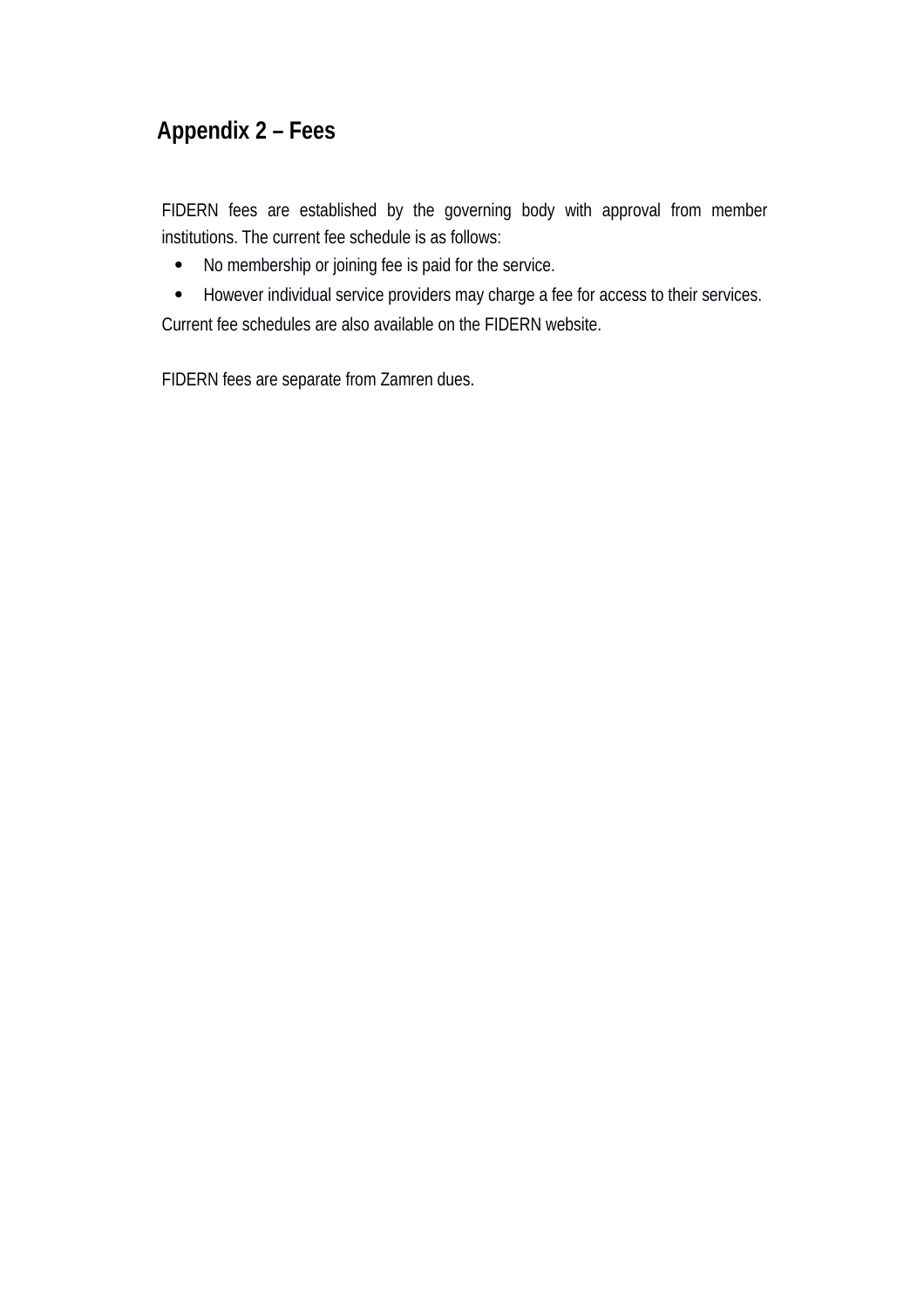# **Appendix 3 – Dispute Resolution Procedure**

Should disputes regarding Federation services or the use of those services arise among Members or between a Member and FIDERN, the following procedure is intended to affect a resolution. This procedure will evolve as the Federation gains more experience with the types of disputes that may occur.

Upon resolution, a brief description of the dispute's issues and the resolution of those will be communicated to Federation Members by email, unless non-publication is requested by any of the disputing Members.

#### **1 Disputes Among Members in FIDERN and/or other Federations**

Members are expected to make every reasonable effort to settle disputes among themselves, especially if contractual issues among the Members are involved. If circumstances warrant, (for example, if the dispute centers on the interpretation of Attribute values or the implementation of standards) FIDERN may be asked to act as referee in helping the Members come to resolution. If a FIDERN Participant has a dispute with an organization in a Co-Federation relating to services described in this document that cannot be resolved, FIDERN will use best efforts to work with the Participant, any relevant inter-federation service provider and Co-Federation operator on a mutually agreed-on solution.

The Zamren will serve as the Referee in working with Members. The Referee will gather as much information as possible from each disputing party and then, if necessary, ask for additional information or advice from other operational staff or advisors. The Referee will then document in writing a proposed solution and submit it to the disputing parties for comment. If both parties agree to the resolution the final draft will be filed and documented for future reference.

#### **2 Disputes Between Member(s) and the Governing Body**

Any member may submit a written Notice of Dispute to the Zamren regarding any aspect of the operation or services supported by the Federation. The Zamren will make certain that sufficient information exists to define the dispute and then shall appoint a member institution to serve as Negotiator with the disputing Participant(s).

The Negotiator will gather all the facts and rationales for the dispute and, as necessary, seek advice from any Federation advisors or other relevant parties. The Negotiator will prepare a written report, which shall include a recommended resolution of the dispute.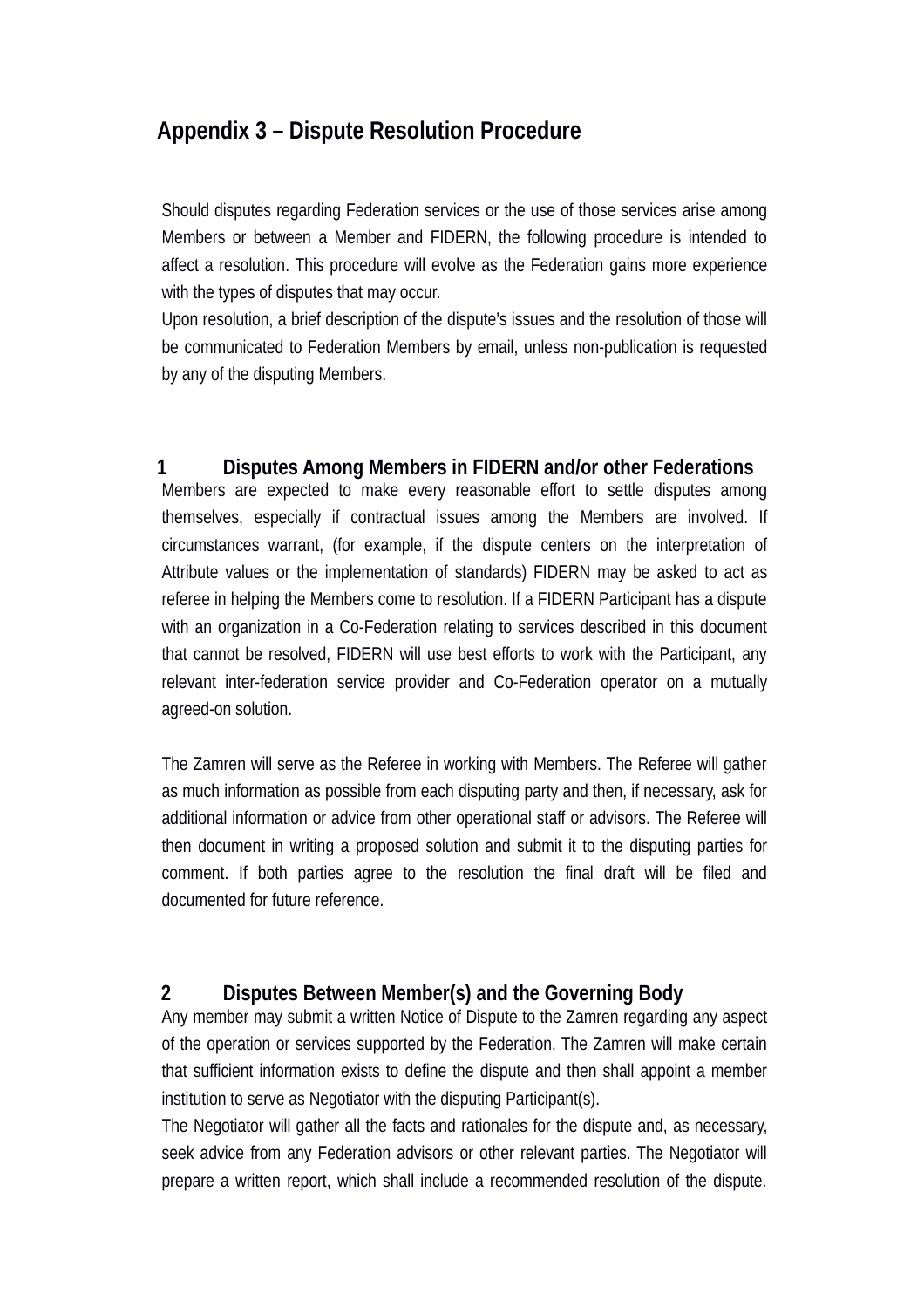The report shall be submitted to both parties within 30 days of the appointment of the Negotiator unless delayed by the required fact finding.

Zamren shall report its final action to the disputing Member(s) in writing as soon thereafter as is practical. If any disputing party believes it cannot accept the outcome of this process, its only recourse is to discontinue participation in the Federation.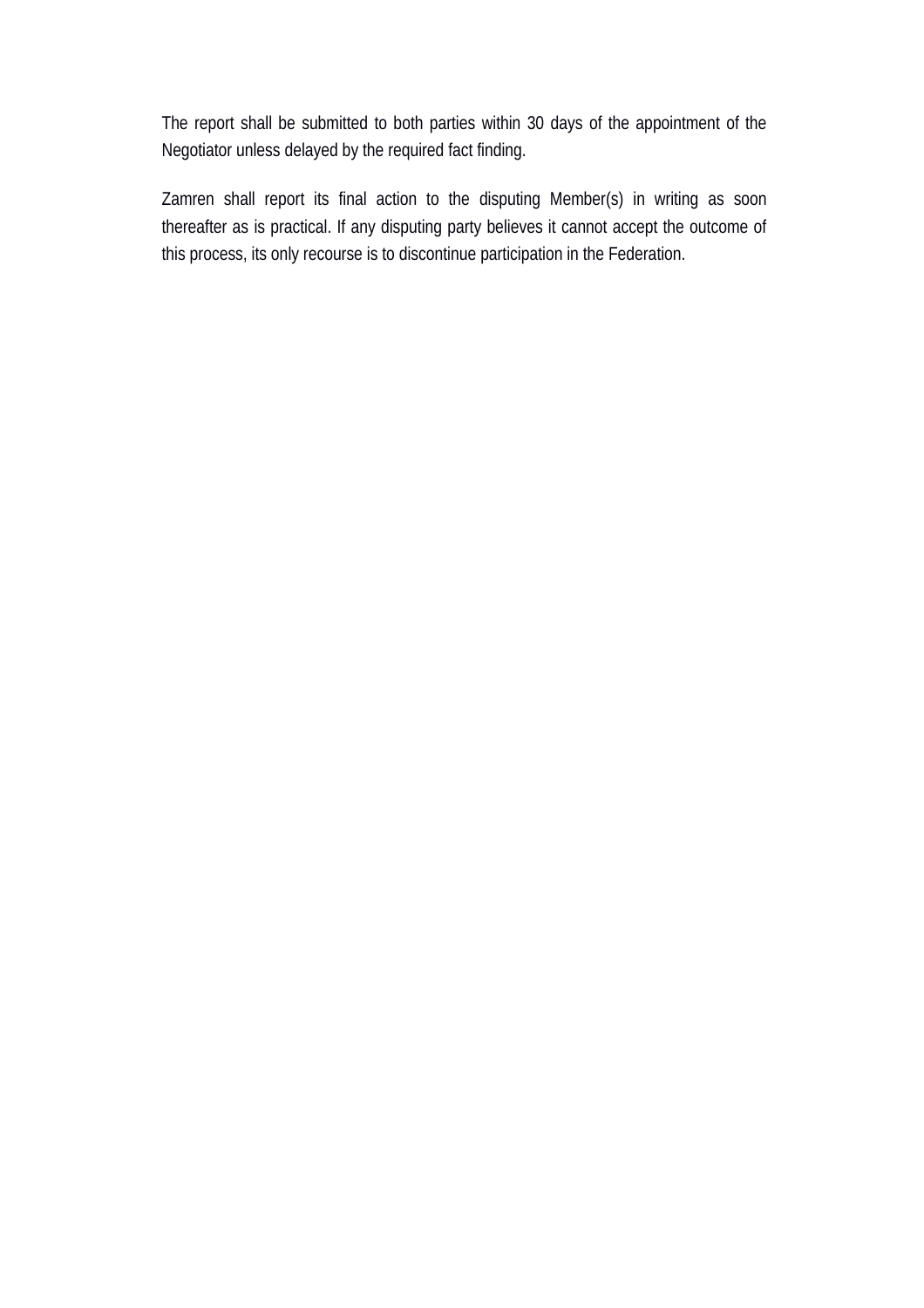# **Appendix 4 – Eligibility Criteria**

Organizations that wish to participate in FIDERN must be eligible under the requirements defined below. Applications must be submitted and will be processed as described in section 4.2.

# **1 Eligibility to Become a Member**

FIDERN currently has three classes of Members:

- 1. Higher Education Institutions. Organizations that fall under this category include but is not limited to
	- i. Universities
	- ii. TEVETA institutions
	- iii. Institutions which either govern or manage a collection of accredited, degree-granting institutions. The entity must be commissioned, established, or recognized by a local, or national government to perform this activity or must be a cooperative venture organized by and for the benefit of higher education institutions for the above purposes. Documentation substantiating these criteria may be required, and determinations will be made on a case by case basis.
- 2. Research Organizations. FIDERN acknowledges that Research Organizations are critical partners in the research and education efforts. A Research Organization is defined as a lab, facility, or center conducting research.
- 3. Sponsored Partners of any participant in the first two classes. A Sponsored Partner is any entity that is sponsored for participation in the Federation by a participating category 1 or category 2 organization. A Sponsored Partner typically provides online resources, research data, informational, or other services to the sponsoring higher education organization. A sponsorship letter must be received by FIDERN from the sponsoring category 1 or category 2 members either by email or postal mail.

The FIDERN governing body may choose to set eligibility criteria for additional types of organizations or may vote on the approval of any applying organization under special circumstances.

# **2 Submitting and Processing an Application**

Interested organizations may apply for membership by sending an email or submitting an online application for review. FIDERN may request additional information concerning the nature or qualifications of the applying organization.